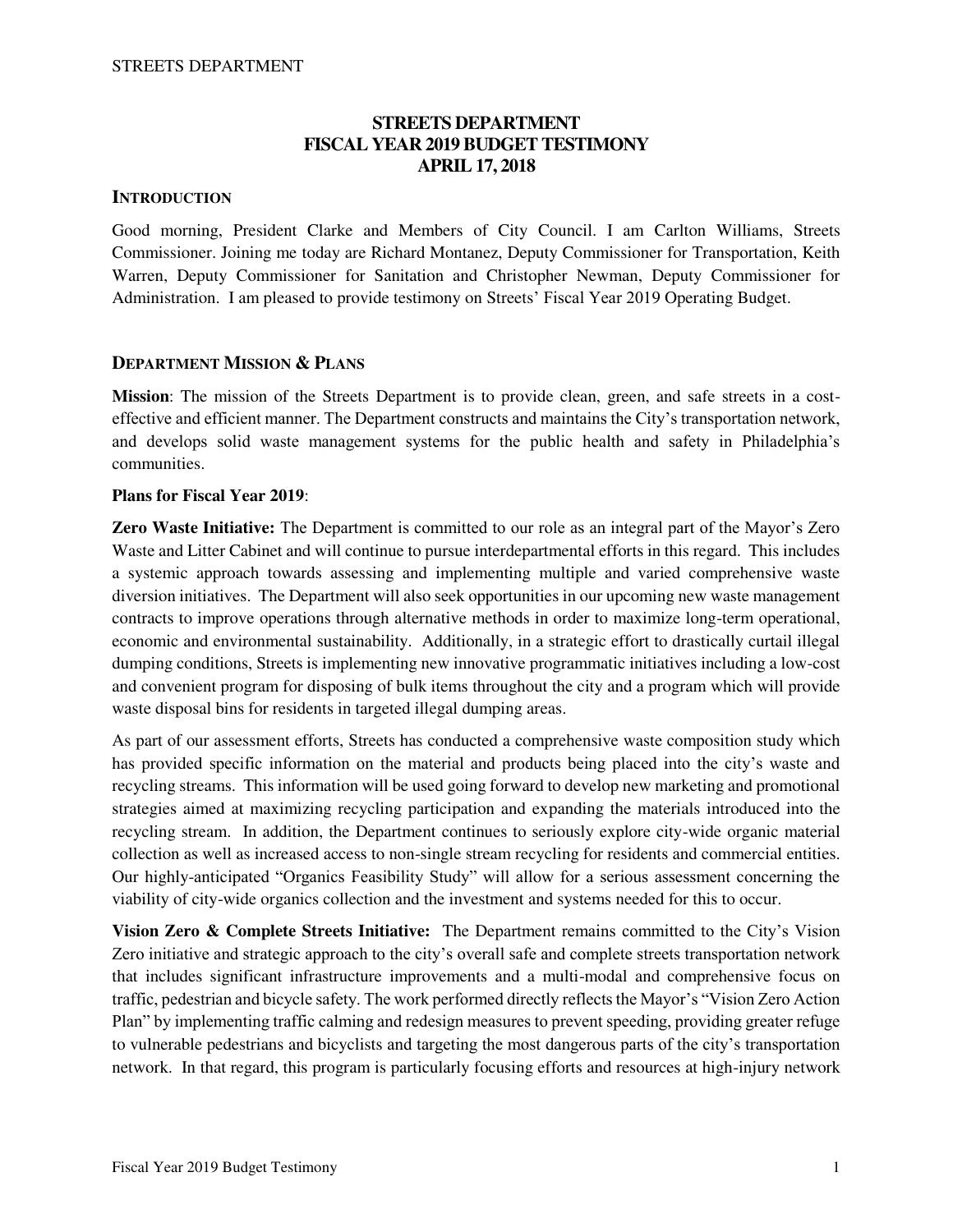areas, representing the most problematic intersections and street corridors as identified in the Vision Zero Action Plan.

**State of Good Repair for Streets & Roadways:** The Department plans to continue to steadily increase roadway resurfacing capacity with the long-term objective of achieving 131 miles of resurfacing annually within the next five to six fiscal years. The 131 miles of resurfacing objective represents the necessary benchmark for maintaining a well-conditioned local street network on an ongoing basis. The Department has successfully implemented a second paving crew this fiscal year, and, over the next five years, intends to repurpose programmed funding in order to further augment staffing levels to a third paving crew, while, at the same time ensuring sufficient levels of materials, supplies and equipment necessary to support increasing resurfacing operations.

**Grants Management:** Streets has been extremely successful in obtaining competitive grant awards for a variety of transportation-improvement projects, including multi-modal projects. An overall total of more than \$200 million in active potential grant funding has been awarded since 2012 alone. However, the overall amount and scope of these awards and their associated fund matching and targeted timeframe requirements have presented significant challenges. The Department plans to more fully resource grants management activities, thereby maximizing the utilization of available grant funds and achieving a significant return on investment (ROI) as a result.

**Right-of-Way Strategic Focus:** As part of overall Vision Zero initiatives, the Department continues to strategically focus Right-of-Way management efforts on the safe and efficient egress of traffic, particularly for pedestrians and bicyclists, when roads and sidewalks are closed or obstructed due to these activities. The Department continues a comprehensive effort to strategically maximize Right-of-Way management capacity by implementing technological process improvements and increasing plan review, permitting and inspections staff.

**Increased LED Lighting:** Streets will continue to implement our city-wide LED Conversion initiative with the objective of converting all city street lights to energy-efficient and more effective LED lighting systems. Efforts will primarily target troubled, high-crime areas as LED lights provide greater visibility relative to their incandescent counterparts providing an increased sense of safety and better conditions for residents and street traffic.

**DAS Program Initiative:** The Department has been tasked with responsibility for managing the placement and use of distributed antenna systems (DAS) and small antennas installed on City-owned pole assets located on the public right-of-way. Multiple companies currently are using and/or would like to use Cityowned poles on the public right of way to install DAS and small antennas and enhance or provide wireless service in various city areas. Streets will essentially regulate the use and location of DAS/small antenna systems on City poles and charge an associated fee for their use. It is projected that the City will accrue revenue due to the implementation of this new initiative.

**Engineering, Design & Construction:** The Department continues to maintain a highly effective and successful capital program, coordinating and performing review and approval for multiple and varied private development and various roadways, bridges, signal and streetscape projects around the city, many of which provide for a much more efficient street system. The Department's Capital Program work is strategically aligned with "Vision Zero" and safe and complete streets initiatives by proactively working to restore multi-modal access to neighborhoods and closing the gaps to provide safe egress for pedestrians and bicyclists in key breaks to the city's multi-modal network.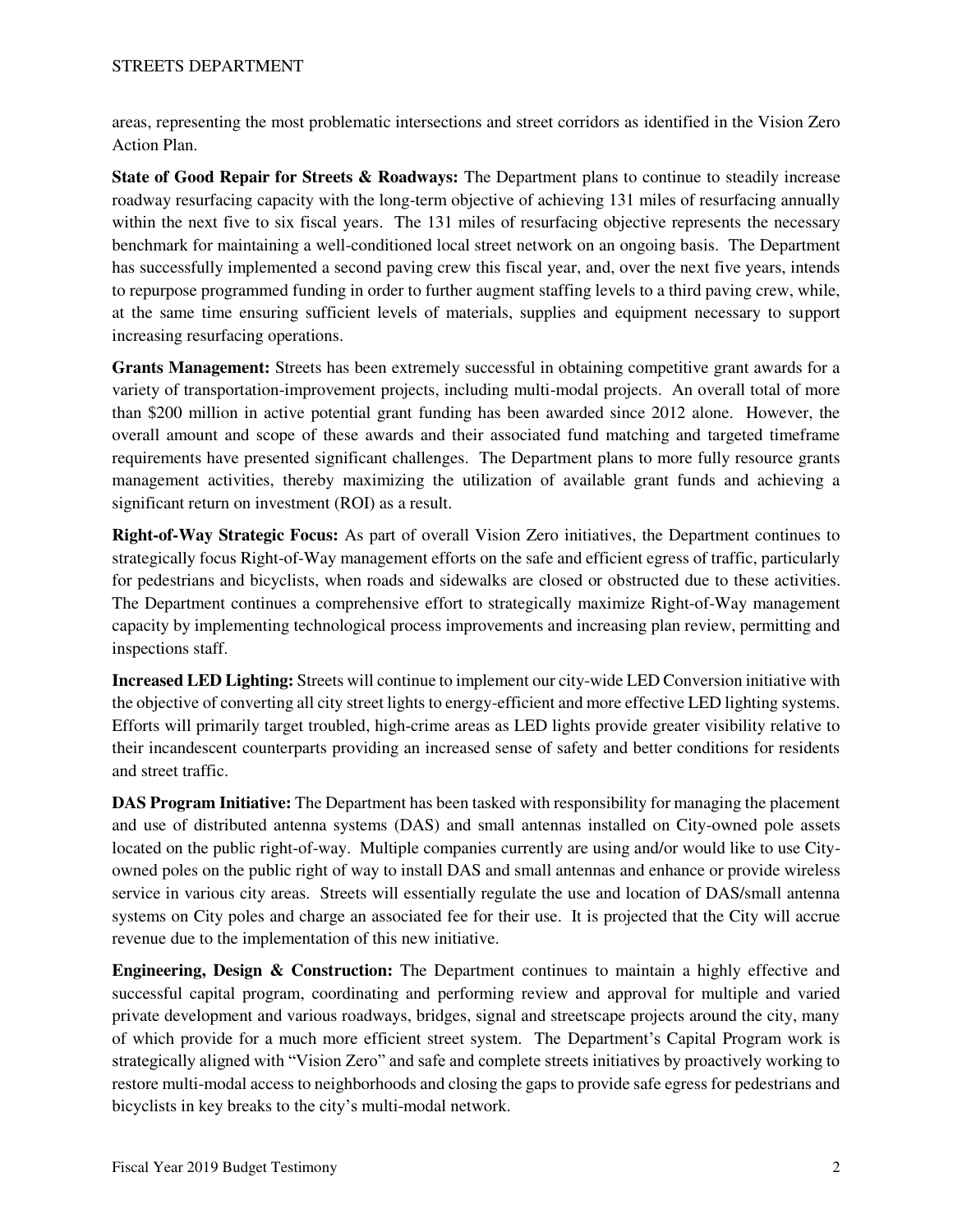**Workforce Development:** The Department has partnered with the City's as a Model Employer initiative in further developing and enhancing our Future Track Workforce Development program. As part of this partnership, bridge employment to City civil service positions will continue to be enhanced for Streetsspecific opportunities and the Department will work with the Office of Workforce Development and Office of Human Resources on the establishment of an employment bridge across City departments so that program participants may have the opportunity to obtain employment in multiple City departments.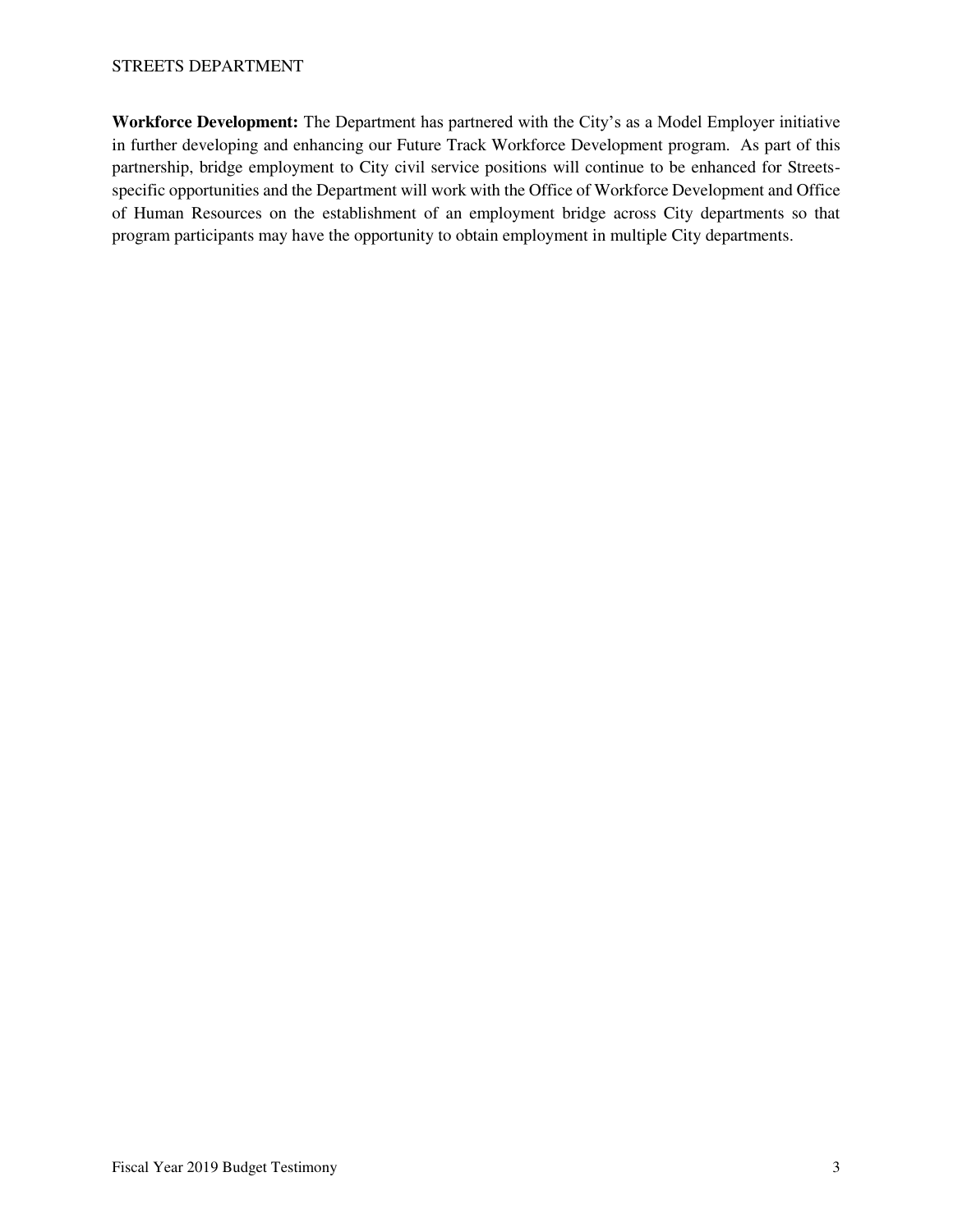# **BUDGET SUMMARY & OTHER BUDGET DRIVERS**

| <b>Staff Demographics Summary (as of November 30, 2017)</b>       |           |           |           |          |  |  |  |
|-------------------------------------------------------------------|-----------|-----------|-----------|----------|--|--|--|
|                                                                   | Total     | Minority  | White     | Female   |  |  |  |
| Number of Full-Time Staff                                         | 1,719     | 1,468     | 251       | 259      |  |  |  |
| Number of Exempt Staff                                            | 9         |           | 3         | 4        |  |  |  |
| Number of Executive Staff (division)<br>director level and above) | 12        | 6         | 6         | 3        |  |  |  |
| Average Salary, Full-Time Staff                                   | \$42,137  | \$40,389  | \$52,363  | \$43,054 |  |  |  |
| Average Salary, Exempt Staff                                      | \$106,444 | \$111,000 | \$97,333  | \$80,750 |  |  |  |
| Average Salary, Executive Staff                                   | \$113,151 | \$118,294 | \$108,007 | \$96,628 |  |  |  |
| Median Salary, Full-Time Staff                                    | \$38,155  | \$37,692  | \$46,913  | \$38,238 |  |  |  |
| Median Salary, Exempt Staff                                       | \$112,000 | \$120,000 | \$110,000 | \$77,500 |  |  |  |
| Median Salary, Executive Staff                                    | \$111,000 | \$120,000 | \$109,166 | \$92,884 |  |  |  |

| <b>Employment Levels (as of November 30, 2017)</b>         |                 |          |  |  |  |
|------------------------------------------------------------|-----------------|----------|--|--|--|
|                                                            | <b>Budgeted</b> | Filled   |  |  |  |
| Number of Full-Time Positions                              | 1.839           | 1,719    |  |  |  |
| Number of Exempt Positions                                 | 10              |          |  |  |  |
| Number of Executive Positions (deputy)<br>level and above) | 12              | 12       |  |  |  |
| Average Salary of All Full-Time Positions                  | \$40,414        | \$42,137 |  |  |  |
| Median Salary of All Full-Time Positions                   | \$36,620        | \$38,155 |  |  |  |

| <b>General Fund Financial Summary by Class</b>  |                |                    |                |                    |                |                  |
|-------------------------------------------------|----------------|--------------------|----------------|--------------------|----------------|------------------|
|                                                 | FY17 Original  | FY17 Actual        | FY18 Original  | FY18 Estimated     | FY19 Proposed  | Difference:      |
|                                                 | Appropriations | <b>Obligations</b> | Appropriations | <b>Obligations</b> | Appropriations | <b>FY19-FY18</b> |
| Class 100 - Employee Compensation               | \$72,707,604   | \$76,897,341       | \$78,481,768   | \$78,451,856       | \$84,297,081   | \$5,845,225      |
| Class 200 - Purchase of Services                | \$48,989,455   | \$46,172,360       | \$49,726,261   | \$48,626,261       | \$49,988,914   | \$1,362,653      |
| Class 300/400 - Materials, Supplies & Equipment | \$3,809,962    | \$3,610,624        | \$9,071,224    | \$9,071,224        | \$8,317,104    | $(\$754,120)$    |
| Class 500 - Contributions                       | \$53,171       | \$15,386,277       | \$53,171       | \$53,171           | \$53,171       | \$0              |
| Class 800 - Payment to Other Funds              | \$0            | \$213,764          | \$0            | \$0                | \$0            | -\$0             |
|                                                 | \$125,560,192  | \$142,280,366      | \$137,332,424  | \$136,202,512      | \$142,656,270  | \$6,453,758      |

| <b>Contracts Summary (Professional Services only)</b> |              |              |             |              |              |                              |
|-------------------------------------------------------|--------------|--------------|-------------|--------------|--------------|------------------------------|
|                                                       | <b>FY13</b>  | <b>FY14</b>  | <b>FY15</b> | <b>FY16</b>  | <b>FY17</b>  | <b>FY18 YTD</b><br>(Q1 & Q2) |
| Total amount of contracts                             | \$24,687,955 | \$17,064,123 | \$9,849,620 | \$15,928,727 | \$19,412,000 | \$14,705,462                 |
| Total amount to M/W/DSBE                              | \$7,035,818  | \$4,774,268  | \$2,289,362 | \$3,558,163  | \$5,595,190  | \$3,548,770                  |
| Participation Rate                                    | 28%          | 28%          | 23%         | 22%          | 29%          | 24%                          |

| Total M/W/DSBE Contract Participation Goal (Public Works; Services,<br>Supplies & Equipment; and Professional Services combined) |             |             |             |  |  |
|----------------------------------------------------------------------------------------------------------------------------------|-------------|-------------|-------------|--|--|
|                                                                                                                                  | <b>FY17</b> | <b>FY18</b> | <b>FY19</b> |  |  |
| M/W/DSBE Contract Participation Goal                                                                                             | 30%         | 35%         | 35%         |  |  |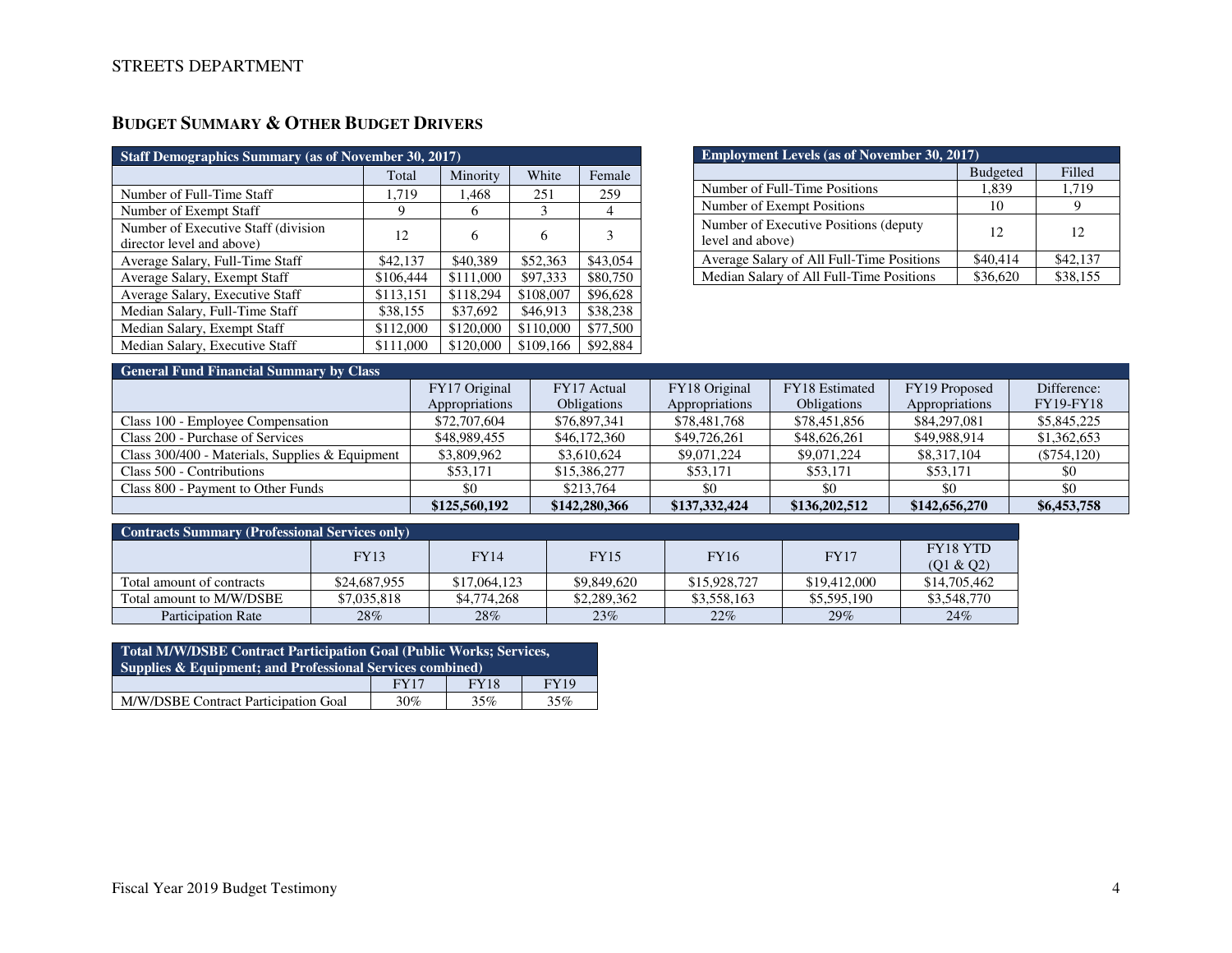## **PROPOSED BUDGET OVERVIEW**

#### **Proposed Funding Request**:

The proposed Fiscal Year 2019 General Fund budget totals \$142,656,270, an increase of \$6,453,758 over Fiscal Year 2018 estimated obligation levels. This increase is primarily due to an expansion of transportation-related staffing and programs within the Department that will, in large part, bolster existing safe and complete streets initiatives by proactively working to restore multi-modal access to neighborhoods and closing the gaps to provide safe egress for pedestrians and bicyclists in key breaks to the city's multimodal network. In addition, much of the expansion is focused on maximizing transportation-related grant funding opportunities intended to further enhance traffic and roadway improvements and managing the anticipated expansion of wireless-service distributed antenna systems (DAS) installed on City-owned pole assets located on the public right of way. These, as well as other, initiatives are projected to generate locally-generated non-tax revenues of more than \$8 million. The new and/or expanded programs are more explicitly detailed in the following "Staffing Levels" section of this testimony.

The proposed budget includes:

- \$84,297,081 in Class 100, a \$5,845,225 increase over FY18. This funding will pay for employee compensation in the Department, including salary and overtime. The increase is attributed primarily to the addition of 73 new positions that will be used to staff new and/or expanded transportation-related initiatives as described above, continued augmentation of resurfacing operations and a scheduled general wage increase for District Council #33-represented employees.
- \$49,988,914 in Class 200, a \$1,362,653 increase over FY18. This funding will pay for contracted services, including solid waste removal, recycling processing, snow plowing and disposal; professional services contracts, the Department's Future Track program; and training and development. The overall increase is primarily attributable to higher projected costs for solid waste and recycling processing contracts.
- \$8,317,104 in Class 300 and 400, representing a \$754,120 decrease from FY18. This funding will support the Department through the purchase of supplies, materials and equipment to help sustain our various operations. The decrease is primarily the result of a reallocation of dedicated roadway resurfacing funding from class 400 (vehicles) to class 100 (staffing) in order to begin phased hiring for a third paving crew as well as the loss of FY18 FEMA class 400 funds.
- \$53,171 in Class 500, an equal amount with FY18. This funding will pay for contributions by the Department for the Philadelphia More Beautiful Committee (PMBC).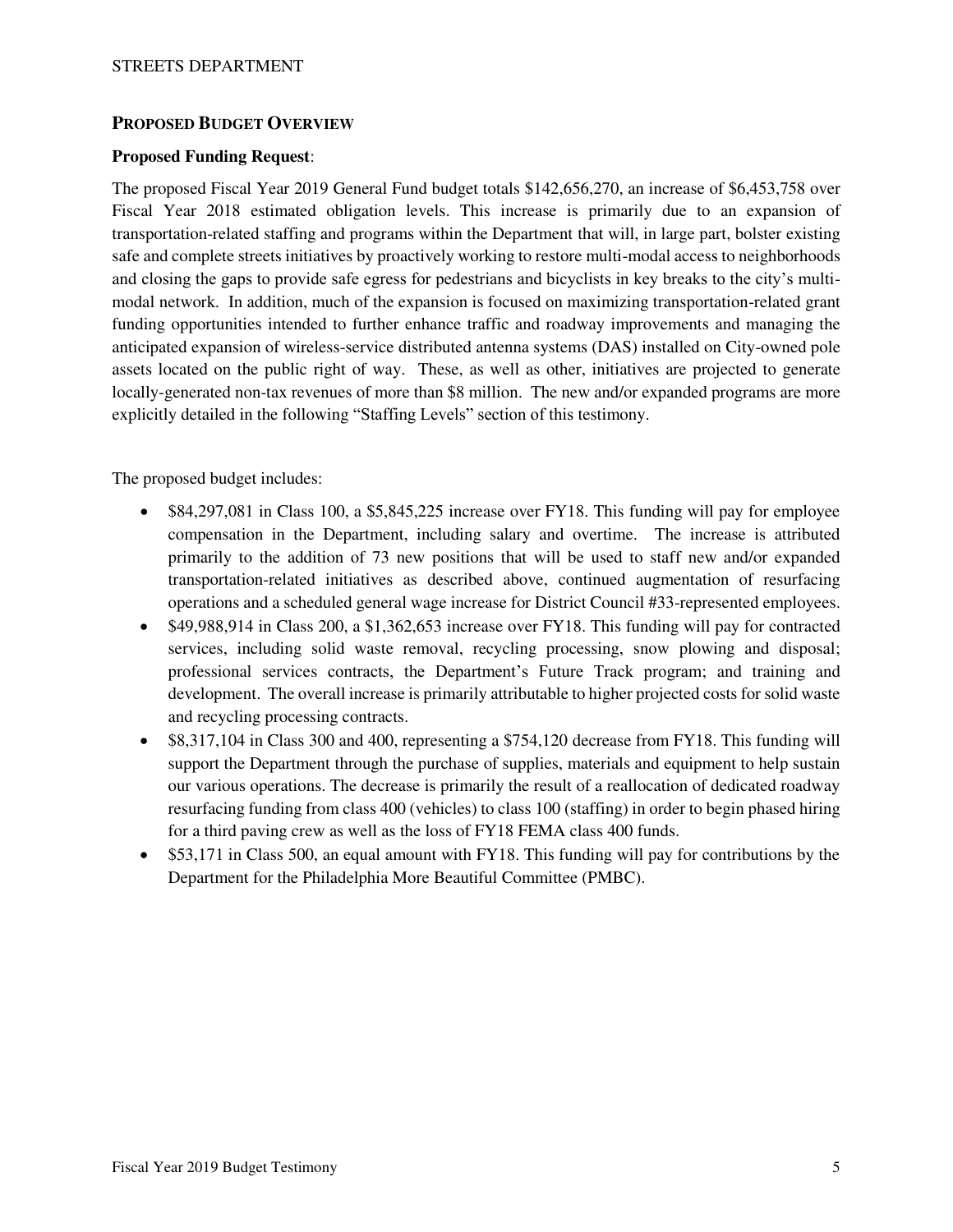## **STAFFING LEVELS**

The Department is requesting 1,912 budgeted positions for FY19, an increase of 73 positions from last fiscal year. This is attributed to staffing increases for new and expanded transportation-related programs, as well as the continued augmentation of the Department's roadway resurfacing operations. The various staffing increases are detailed below.

The Department's overall budgeted position levels provide the necessary staffing required for peak times of the year, accounting for the seasonality of operations which fluctuate according to need. We typically increase our hiring rates during the spring and summer months as this represents the period for our highest sustained collection tonnage rates as well as the bulk of our roadway paving season. We are hiring new sanitation workers in preparation for increased volume in the spring and summer months and additional highways workers for the paving season.

## **Transportation-Related Staffing Increases:**

**Roadway Resurfacing (13 Positions)** – The annual \$5 million operating fund allocation dedicated to resurfacing is being reallocated from class 300 and 400 towards more funding for class 100 staffing. This will allow the Department to continue to augment roadway resurfacing staff and begin building a third paving crew.

**Grants Management (12 Positions)** – Streets has been extremely successful in obtaining competitive grant awards for a variety of transportation-improvement projects, including multi-modal projects. However, the overall amount and scope of these awards and their associated fund matching and targeted timeframe requirements, present significant challenges which require a fully resourced grants management and coordination function. The addition of staff for this purpose will provide a significant return on investment (ROI) in maximizing the utilization of available grant funds. It is projected the Department will increase grants revenue by \$4.8 million through this initiative.

**DAS Management Program (6 Positions)** – The Streets Department will be managing the city-wide placement and utilization of distributed antenna systems (DAS) and small antennas installed on City-owned pole assets located on the public right of way. These will allow companies to provide wireless service within various geographic areas of the city. This is an entirely new function for the Department and necessitates staff to perform it. Projected revenue for this program is \$2.5 million.

**One Call (6 Positions)** – Pennsylvania's Underground Utility Line Protection Act (287), "One Call" law, mandates the City to identify and provide the location of underground utility lines to designers preparing for excavation work in the vicinity of our underground utilities and to mark these locations before excavation work begins. The Department is increasing staff to dedicate to this resource-intensive requirement. It should be noted that this will protect the City's underground utility assets from costly damage and non-operation.

**ROW Plan Design (2 Positions)** – Streets' Right of Way Unit conducts plan reviews to ensure compliance with standards, as established by Federal and State law, as well as the Philadelphia Code and Charter. With current staffing, we have consistently achieved a development plan review on-time rate within the mid 80% range, and, recently, have reached 90% the last two months. Once we can consistently reach a 90% ontime completion rate on a long-term basis however, the Department can begin charging a plan review fee, which, once implemented, will generate more than \$300,000 in anticipated additional annual revenue for the City.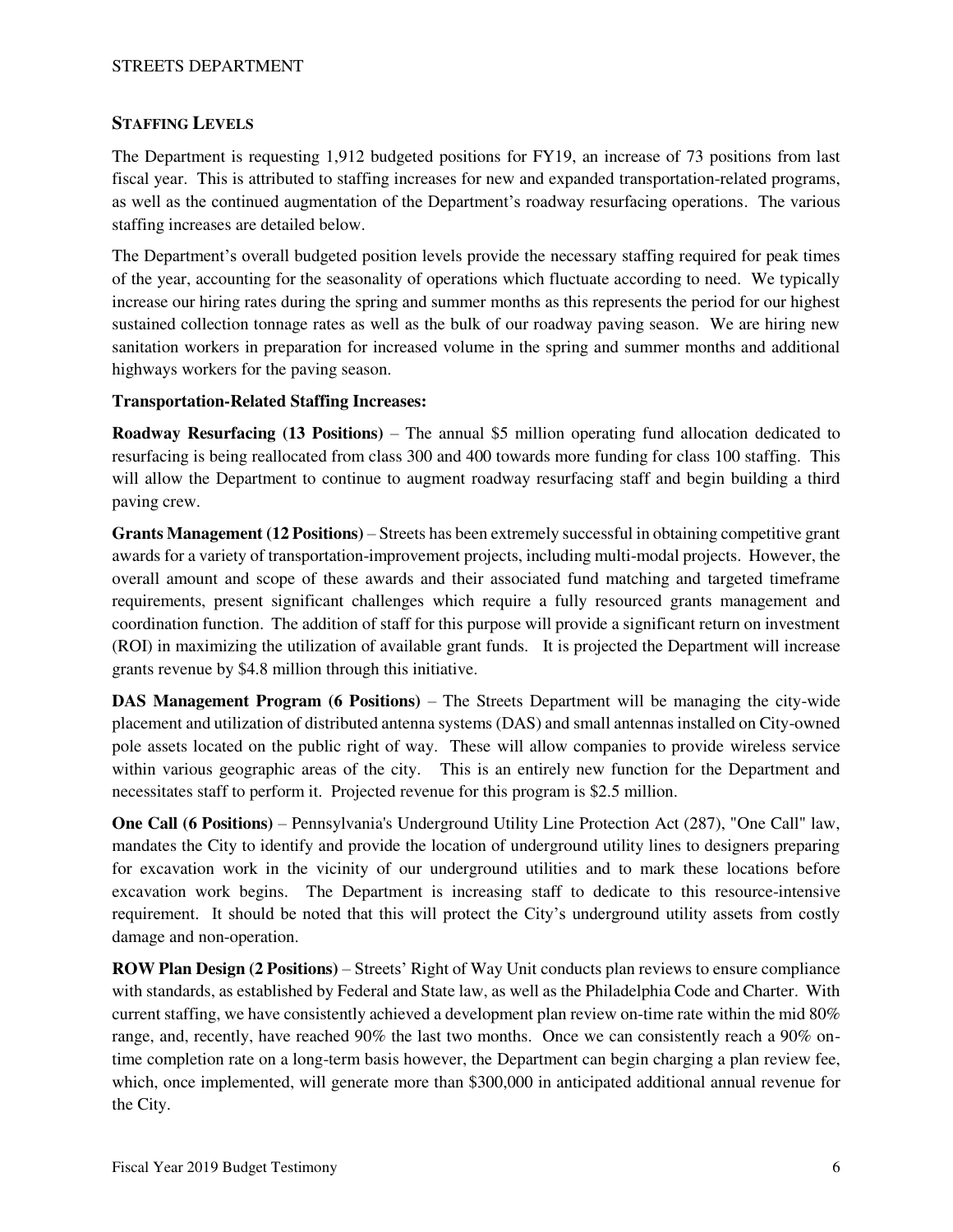**Paving Moratorium Program (2 Positions)** – The Department plans to issue a proposed regulation, under City Code authorization, that would establish a five-year paving moratorium on newly resurfaced streets and roadways. In accord with the regulation proposal, any utility or agency seeking a permit or emergency notification to excavate in a street that is paved within less than a five-year period must repave at least one lane or at most the entire street from curb to curb at their own cost. An additional two positions are needed for inspection and enforcement of the proposed regulation, maintenance and coordination of associated database information and ongoing communication with utilities and companies. This program is expected to save considerable expense for the Department as costs for resurfacing will be borne by companies, not the City.

**Bike Lane/Traffic Calming Installation & Maintenance (13 Positions)** – The City's Vision Zero Action Plan encompasses the installation of a vast network of protected bike lanes and various roadway traffic calming approaches throughout the city. In order to achieve the size and scope of bike network and traffic calming conceptualized by the Vision Zero Action Plan, fully resourced additional staffing is necessary.

**Surveying Services (19 Positions)** – The Department's Survey Bureau is required to support all construction on city roadways. However, construction of Streets Department projects has tripled in the past ten years, and Water Department construction of green infrastructure has also significantly increased in the public right of way. Additional surveying positions makes it more possible to continue to support the significant increase in the Bureau's volume of construction work and, importantly, will also allow them to perform additional private surveying work which provides a source of revenue. Projected contribution increases of private surveying services to revenue is approximately \$780,000 annually.

| New Hires (from 7/1/2017 to December 2017) |                                 |         |           |  |  |  |
|--------------------------------------------|---------------------------------|---------|-----------|--|--|--|
|                                            | Total<br>Number of<br>New Hires | Spanish | Malayalam |  |  |  |
| <b>Black or African</b><br>American        | 107                             |         |           |  |  |  |
| Asian                                      |                                 |         |           |  |  |  |
| Hispanic or Latino                         |                                 |         |           |  |  |  |
| White                                      | 20                              |         |           |  |  |  |
| Other                                      |                                 |         |           |  |  |  |
| Total                                      | 137                             |         |           |  |  |  |

## **NEW HIRES**

From January through 4/9/18, Streets hired 35 additional new employees: 32 males, and 3 females. Of these new hires, 32 identify as Black or African-American; one identifies as White; and two identify as Other. One of the new hires is bilingual.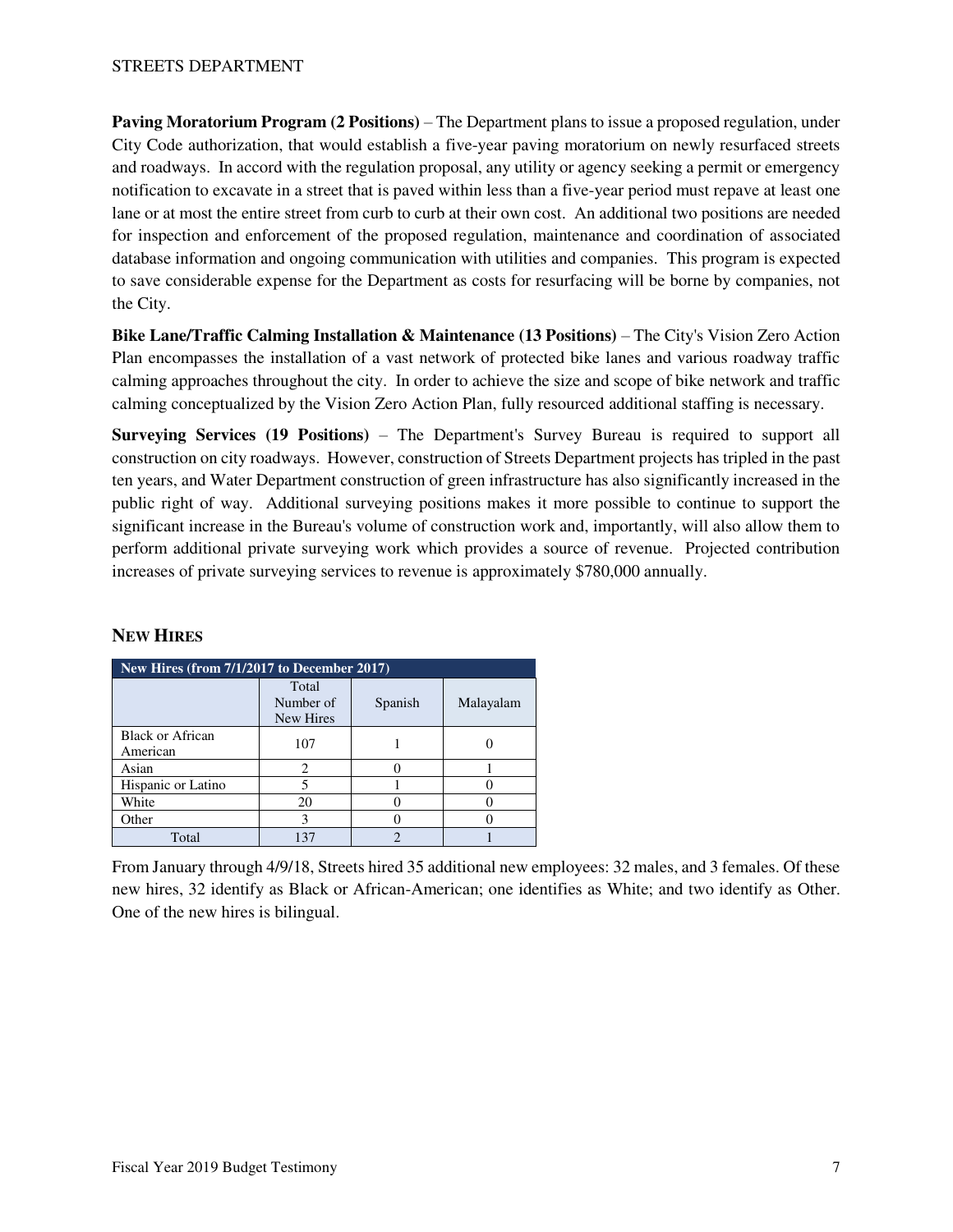## **PERFORMANCE, CHALLENGES, AND INITIATIVES**

#### **Solid Waste Collection and Disposal:**

#### **FY19 Strategic Goals**

- Achieve an overall 96% waste collections on-time average for FY19 through implementation of systems technology and management efficiencies.
- Maintain waste tonnage rates at FY18 levels despite challenging market conditions that are contributing to increased materials in the waste stream.

| <b>FY19 Performance Measures</b>                 |             |             |             |             |  |  |  |
|--------------------------------------------------|-------------|-------------|-------------|-------------|--|--|--|
|                                                  | <b>FY17</b> | FY18 YTD    | <b>FY18</b> | <b>FY19</b> |  |  |  |
| Measure                                          | Actual      | $(01 + 02)$ | Target      | Target      |  |  |  |
| On-time collection (by 3 PM): trash <sup>1</sup> | 85.3%       | 83.0%       | 96.0%       | 96.0%       |  |  |  |
| Tons of refuse collected and disposed            | 577.981     | 283.056     | 565,500     | 567,000     |  |  |  |

<sup>1</sup> Streets has experienced periodic shortages in the number of compactors needed to provide efficient trash collections services throughout the *year. Intermittent staff shortages due to high absentee rates was also a significant contributing factor. As a result, it was necessary to divert compactors and crews to additional routes beyond their regularly scheduled assignments, thereby impacting the Department's on-time rate. Streets has continued to acquire additional compactors and increased staff to address this and made significant progress in FY18 Q2 as a result, bringing the percentage up to 92.0% from 74.0% in Q1.* 

## **Recycling Promotion and Processing:**

| <b>FY19 Strategic Goals</b>                                                                            |             |                 |             |             |  |
|--------------------------------------------------------------------------------------------------------|-------------|-----------------|-------------|-------------|--|
| Achieve an overall 97% recycling on-time average for FY19 through implementation of systems technology |             |                 |             |             |  |
| and management efficiencies.                                                                           |             |                 |             |             |  |
| Maintain the recycling rate average at 20% by capitalizing on opportunities in the recycling market.   |             |                 |             |             |  |
| <b>FY19 Performance Measures</b>                                                                       |             |                 |             |             |  |
|                                                                                                        | <b>FY17</b> | <b>FY18 YTD</b> | <b>FY18</b> | <b>FY19</b> |  |
| Measure                                                                                                | Actual      | $(Q1 + Q2)$     | Target      | Target      |  |

| wwasule                                               | Actual | \VI T V41 | 1 di gut | 1 ai gut |
|-------------------------------------------------------|--------|-----------|----------|----------|
| Recycling rate                                        | 19.2%  | $17.0\%$  | 21.0%    | 20.0%    |
| On-time collection (by 3 PM): recycling <sup>2</sup>  | 96.5%  | 95.8%     | 97.0%    | 97.0%    |
| Tons of recycling collected and disposed <sup>3</sup> | .028   | 49.673    | 125,000  | 12,000   |

*1 Diversion rates have changed due to changes in the composition of recycled materials collected (i.e. decreased quantity of mixed paper, cardboard, and container weight products such as aluminum, steel and plastic containers). This has made it more difficult to reach target recycling rate objectives. There is also a seasonality component to this rate. Leaf collections inflate the tonnage in the fall; this then normalizes in the remaining months.* 

*<sup>2</sup> Streets' compactor shortage, coupled with higher-than-anticipated employee absenteeism rates, ultimately impacted recycling collections earlier this fiscal year. It therefore became necessary to divert compactors and crews to support regular trash collections, and, as a result, recycling collections were forced to occur beyond their regularly scheduled assignments. Streets has continued to acquire additional compactors and increased staff to address this and made progress in FY18 Q2 as a result, bringing the percentage up to 96.0% from 95.6% in Q1.* 

<sup>3</sup> Changes in the composition of recycled materials collected (i.e. decreased quantity of mixed paper, cardboard, and container weight products *such as aluminum, steel and plastic containers) have impacted recycling material tonnage.*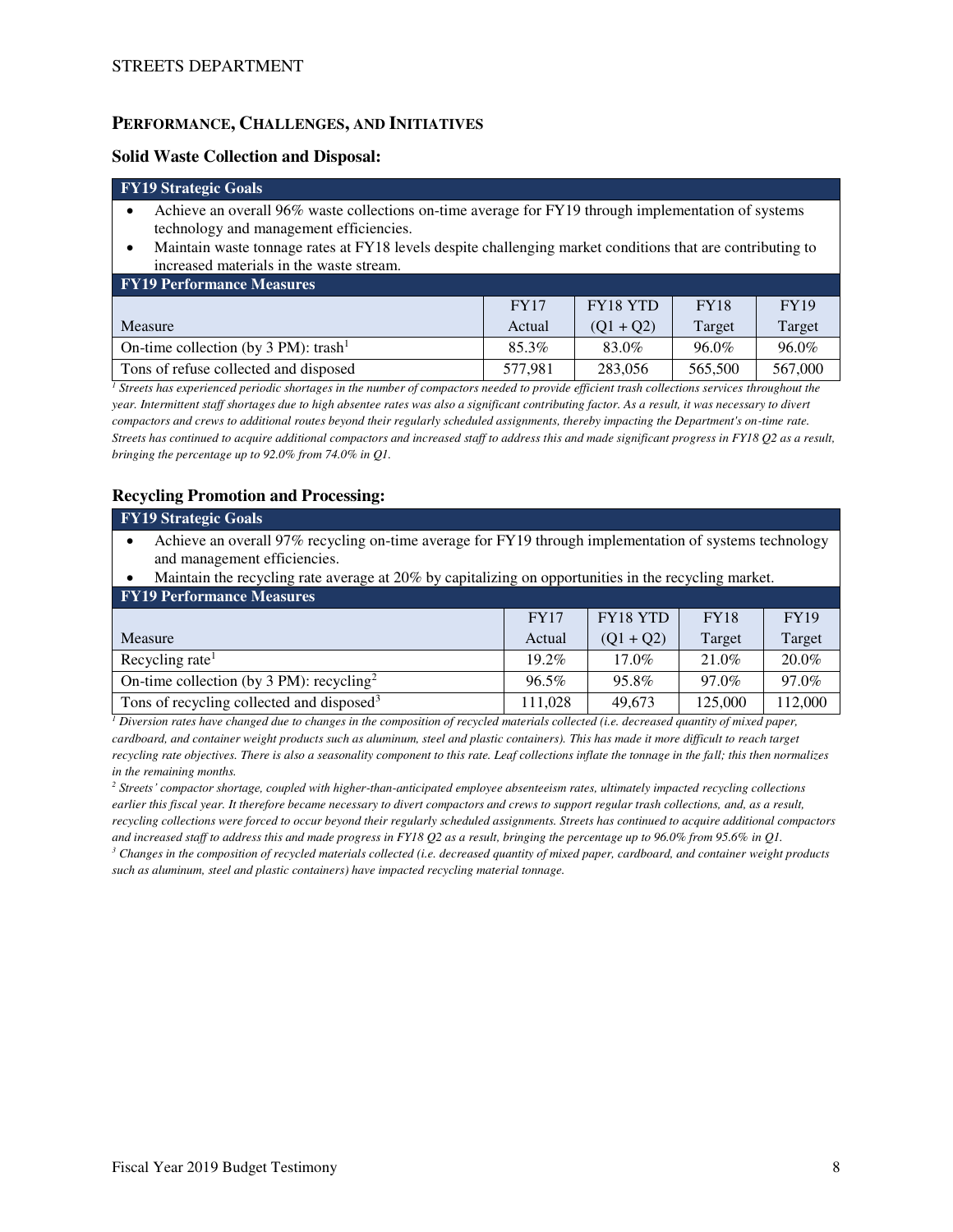#### **Sanitation Education, Enforcement and Compliance:**

| <b>FY19 Strategic Goals</b>                                                                                                                                             |             |             |             |             |  |
|-------------------------------------------------------------------------------------------------------------------------------------------------------------------------|-------------|-------------|-------------|-------------|--|
| Reduce the number of sanitation violations by the end of FY19 as a result of the implementation of new<br>mobile devices that will provide enhanced citizen engagement. |             |             |             |             |  |
| <b>FY19 Performance Measures</b>                                                                                                                                        |             |             |             |             |  |
|                                                                                                                                                                         | <b>FY17</b> | FY18 YTD    | <b>FY18</b> | <b>FY19</b> |  |
| Measure                                                                                                                                                                 | Actual      | $(Q1 + Q2)$ | Target      | Target      |  |
| Number of citations issued <sup>1</sup>                                                                                                                                 | 77.255      | 31.761      | 90,000      | 88,000      |  |
| Number of contacts and warnings <sup>2</sup>                                                                                                                            | 44,038      | 22,904      | 50,000      | 70,000      |  |
|                                                                                                                                                                         |             |             |             |             |  |

<sup>1</sup> The FY18 target for this measure anticipated the use of mobile devices to record and issue citations. Until mobile devices are obtained, the *Department expects this measure to trend below target. It is projected that the devices will not be available until Q1 of Fiscal Year 2019 at the earliest, following a delay in reimbursement funding from FEMA. The new mobile devices will allow for the more efficient issuance of citations as well as the tracking of contacts and warnings. This will provide increased opportunities for Streets' enforcement officers to proactively engage the community and, over time, decrease the overall number of actual violations.* 

*2 It is anticipated that contacts and warnings will continue to increase once new staff is hired during the remainder of FY18.* 

#### **Paving and Roadway Maintenance and Repair:**

| <b>FY19 Strategic Goals</b>                                                    |             |                 |             |             |  |  |
|--------------------------------------------------------------------------------|-------------|-----------------|-------------|-------------|--|--|
| Resurface a total of 95 miles of streets and roadways in the city during FY19. |             |                 |             |             |  |  |
| <b>FY19 Performance Measures</b>                                               |             |                 |             |             |  |  |
|                                                                                | <b>FY17</b> | <b>FY18 YTD</b> | <b>FY18</b> | <b>FY19</b> |  |  |
| Measure                                                                        | Actual      | $(Q1 + Q2)$     | Target      | Target      |  |  |
| Pothole response time $(days)^1$                                               | 2.3         | 3.2             | 3.0         | 3.0         |  |  |
| Miles resurfaced <sup>2</sup>                                                  | 56          | 41              | 75          | 95          |  |  |

*1 The Department is trending slightly over target due to focused efforts during October and November on resurfacing and other roadway repairs coupled with decreased pothole repair activity in December as a result of a series of early winter events and cold weather.* 

*2 One mile equals 17,250 square yards.*

## **Right-of-Way (ROW) Management:**

| <b>FY19 Strategic Goals</b>                                                         |             |                 |             |             |  |
|-------------------------------------------------------------------------------------|-------------|-----------------|-------------|-------------|--|
| Achieve an annual average 90% on-time rate for ROW design plan reviews during FY19. |             |                 |             |             |  |
| <b>FY19 Performance Measures</b>                                                    |             |                 |             |             |  |
|                                                                                     | <b>FY17</b> | <b>FY18 YTD</b> | <b>FY18</b> | <b>FY19</b> |  |
| Measure                                                                             | Actual      | $(Q1 + Q2)$     | Target      | Target      |  |
| Number of ROW inspections                                                           | 12,707      | 6,810           | 13,200      | 13,200      |  |
| Percent of ROW plan designs completed on-time <sup>1</sup>                          | N/A         | 81%             | N/A         | 90%         |  |

<sup>1</sup> This is a new measure for FY19. The FY19-23 Five Year Plan includes additional staff starting in FY19 to enable the department to reach a *90% on-time completion rate consistently.* 

#### **Traffic Engineering, Maintenance and Management:**

| <b>FY19 Strategic Goals</b>                                                             |        |             |        |        |  |  |  |  |  |
|-----------------------------------------------------------------------------------------|--------|-------------|--------|--------|--|--|--|--|--|
| Increase the number of signalized intersections connected to the TOC by 2% during FY19. |        |             |        |        |  |  |  |  |  |
| <b>FY19 Performance Measures</b>                                                        |        |             |        |        |  |  |  |  |  |
| <b>FY18 YTD</b><br><b>FY19</b><br><b>FY18</b><br><b>FY17</b>                            |        |             |        |        |  |  |  |  |  |
| Measure                                                                                 | Actual | $(Q1 + Q2)$ | Target | Target |  |  |  |  |  |
| Average days to repair traffic light                                                    | 1.0    | 1.0         | 1.0    | 1.0    |  |  |  |  |  |
| Average days to repair traffic sign <sup>1</sup>                                        | 35     | 34          | 29     | 29     |  |  |  |  |  |

*1 While above the fiscal year overall target, the average days to repair traffic signs is trending down compared to the end of FY17. As new field staff is hired, this positive trend should continue.*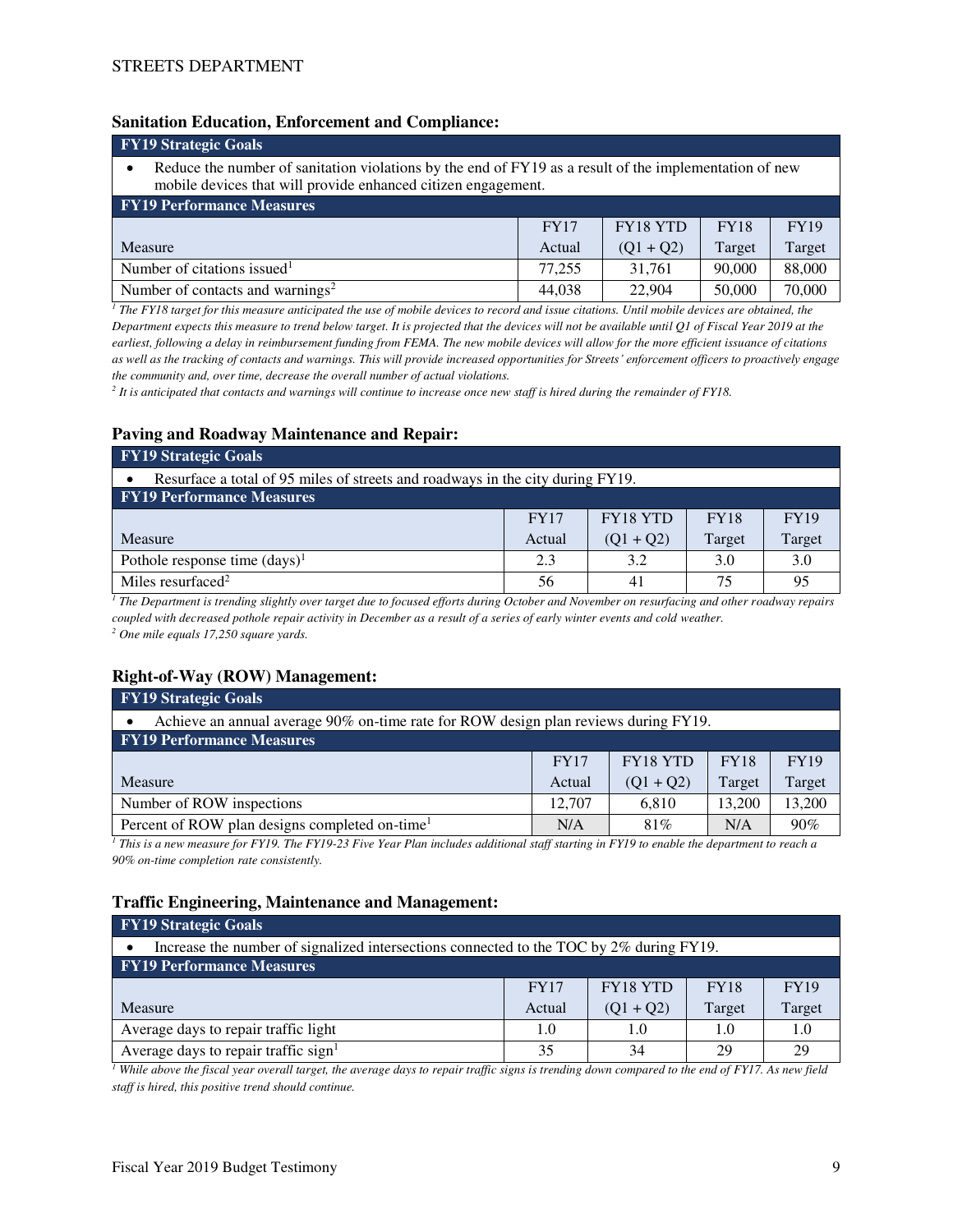#### **Street Lighting Maintenance and Repair:**

| <b>FY19 Strategic Goals</b>                                                                       |             |                 |             |             |  |  |  |  |  |
|---------------------------------------------------------------------------------------------------|-------------|-----------------|-------------|-------------|--|--|--|--|--|
| Convert 2,000 streetlights to LED lighting during FY19.                                           |             |                 |             |             |  |  |  |  |  |
| <b>FY19 Performance Measures</b>                                                                  |             |                 |             |             |  |  |  |  |  |
|                                                                                                   | <b>FY17</b> | <b>FY18 YTD</b> | <b>FY18</b> | <b>FY19</b> |  |  |  |  |  |
| <b>Measure</b>                                                                                    | Actual      | $(Q1 + Q2)$     | Target      | Target      |  |  |  |  |  |
| Average response time for pole knockdowns and foundation repairs<br>$(15$ -day goal) <sup>1</sup> | N/A         | 42              | 32          | 32          |  |  |  |  |  |
| Average response time for major street lighting repairs (30-day<br>$goal)^1$                      | N/A         | 60              | 30          | 30          |  |  |  |  |  |

<sup>1</sup> This is a new measure for FY18, so data is not available for FY17.

## **Engineering Design and Construction:**

## **FY19 Strategic Goals**

• Develop additional expertise and capacity of key in-house engineering staff by having 100% of identified employees (22 engineers in this program) complete a new comprehensive succession and development program in FY19.

| <b>FY19 Performance Measures</b>                     |             |             |             |             |  |  |  |  |  |
|------------------------------------------------------|-------------|-------------|-------------|-------------|--|--|--|--|--|
|                                                      | <b>FY17</b> | FY18 YTD    | <b>FY18</b> | <b>FY19</b> |  |  |  |  |  |
| Measure                                              | Actual      | $(01 + 02)$ | Target      | Target      |  |  |  |  |  |
| Number of ongoing construction projects <sup>1</sup> | 20          | 20          | 15          | 15          |  |  |  |  |  |
| Number of ongoing designs <sup>1</sup>               | 28          | 25          | 20          | 20          |  |  |  |  |  |

*1 Lower targets indicate that the Department is completing projects.*

## **City Street Plans and Surveying:**

| <b>FY19</b> Strategic Goals                                                     |             |             |             |             |  |  |  |  |  |
|---------------------------------------------------------------------------------|-------------|-------------|-------------|-------------|--|--|--|--|--|
| Re-establish a minimum of 100 survey monuments throughout the city during FY19. |             |             |             |             |  |  |  |  |  |
| <b>FY19 Performance Measures</b>                                                |             |             |             |             |  |  |  |  |  |
| <b>FY18 YTD</b><br><b>FY18</b><br><b>FY19</b><br><b>FY17</b>                    |             |             |             |             |  |  |  |  |  |
| Measure                                                                         | Actual      | $(Q1 + Q2)$ | Target      | Target      |  |  |  |  |  |
| Average days survey district response time <sup>1</sup>                         | 35          | 35          | 40          | 40          |  |  |  |  |  |
| Total cost of survey services provided to others <sup>2</sup>                   | \$2,671,812 | \$997,335   | \$1,800,000 | \$2,580,000 |  |  |  |  |  |

<sup>1</sup> Workload has increased due to the increased volume and scope of construction projects. This has impacted response time.

*2 This represents survey services performed for developers and the public. Variations are due to increased workload volume.*

## **General Administrative Support:**

#### **FY19 Strategic Goals**

• Successfully hire a minimum of five participants of the Department's Future Track workforce development program into civil service employment during FY19.

| <b>FY19 Performance Measures</b>           |             |                 |             |             |  |  |  |  |
|--------------------------------------------|-------------|-----------------|-------------|-------------|--|--|--|--|
|                                            |             | <b>FY18 YTD</b> |             |             |  |  |  |  |
| Measure                                    | FY17 Actual | $(01 + 02)$     | FY18 Target | FY19 Target |  |  |  |  |
| Number of operating invoices processed     | 5.385       | 2.556           | 5.000       | 5,000       |  |  |  |  |
| Average days to process operating invoices | 7.0         | 4.0             | 4.0         | 3.5         |  |  |  |  |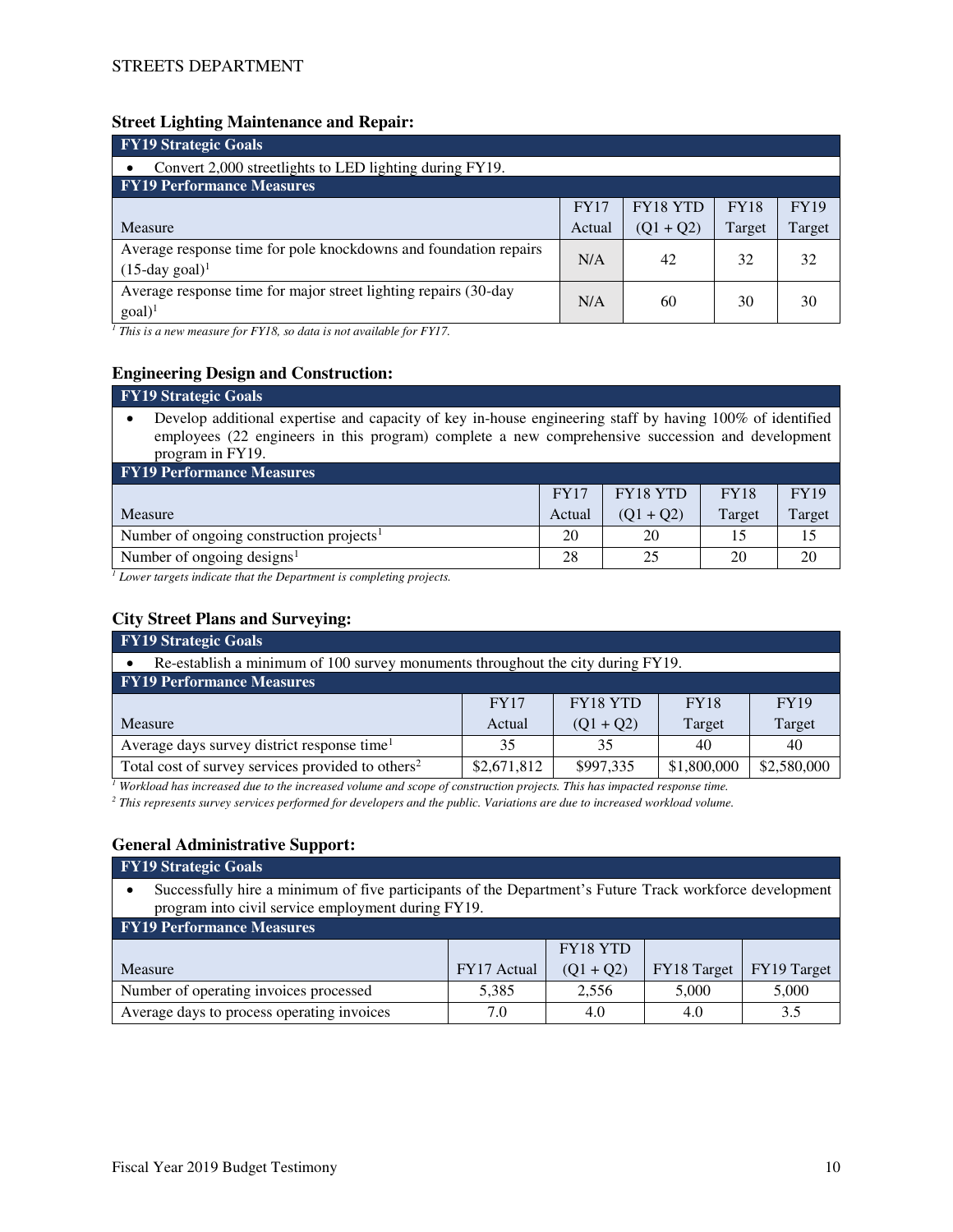## **OTHER BUDGETARY IMPACTS**

## **Federal and State (Where Applicable)**

A variety of grants and state funding allocations represents 32% of the Department's overall FY19 budget. This includes multiple state and federal grants, as well as the state provided Special Gas Tax, County Liquid Tax, and Title Registration Fee funding allocations.

As a result of Pennsylvania Act 89, comprehensive transportation legislation enacted by the state several years ago, the Department has received significant Special Gas Tax (SGT) formula funding. The Department has budgeted \$36 million in SGT funding for FY19. The state's annual County Liquid Tax Fund allocation is also included as part of the Department's FY19 budget at \$7.3 million. This includes \$3.5 million from vehicle title registration fee revenues through a provision of Act 89 which enabled Philadelphia County to increase new vehicle title registration fees and direct the revenue generated to the City's Streets Department for traffic safety and roadway maintenance purposes.

The Department's successful pursuit of available grants funding over the years has resulted in significant authorized grant-related appropriations. Grant appropriations have increased from 4% of the total operating budget in FY08 to the Department's requested 11% in FY19, a total of \$23,779,000. Grant funding increases have come principally from state funding associated with PennDOT's Automatic Red-Light Enforcement (ARLE) funding program. Other PennDOT grant sources for FY19 include the Green-Light Go program, Safety and Enforcement program and LED Light Improvement program. The Department also receives a significant amount of grant funding from the state's Department of Environmental Protection for recycling program operations.

Federal grant funding is provided through the Department of Transportation under a Congestion Mitigation and Air Quality (CMAQ) grant and National Bridge Inspection grant. There is also a federally funded grant through the Delaware Valley Regional Planning Commission for supportive regional highway planning purposes.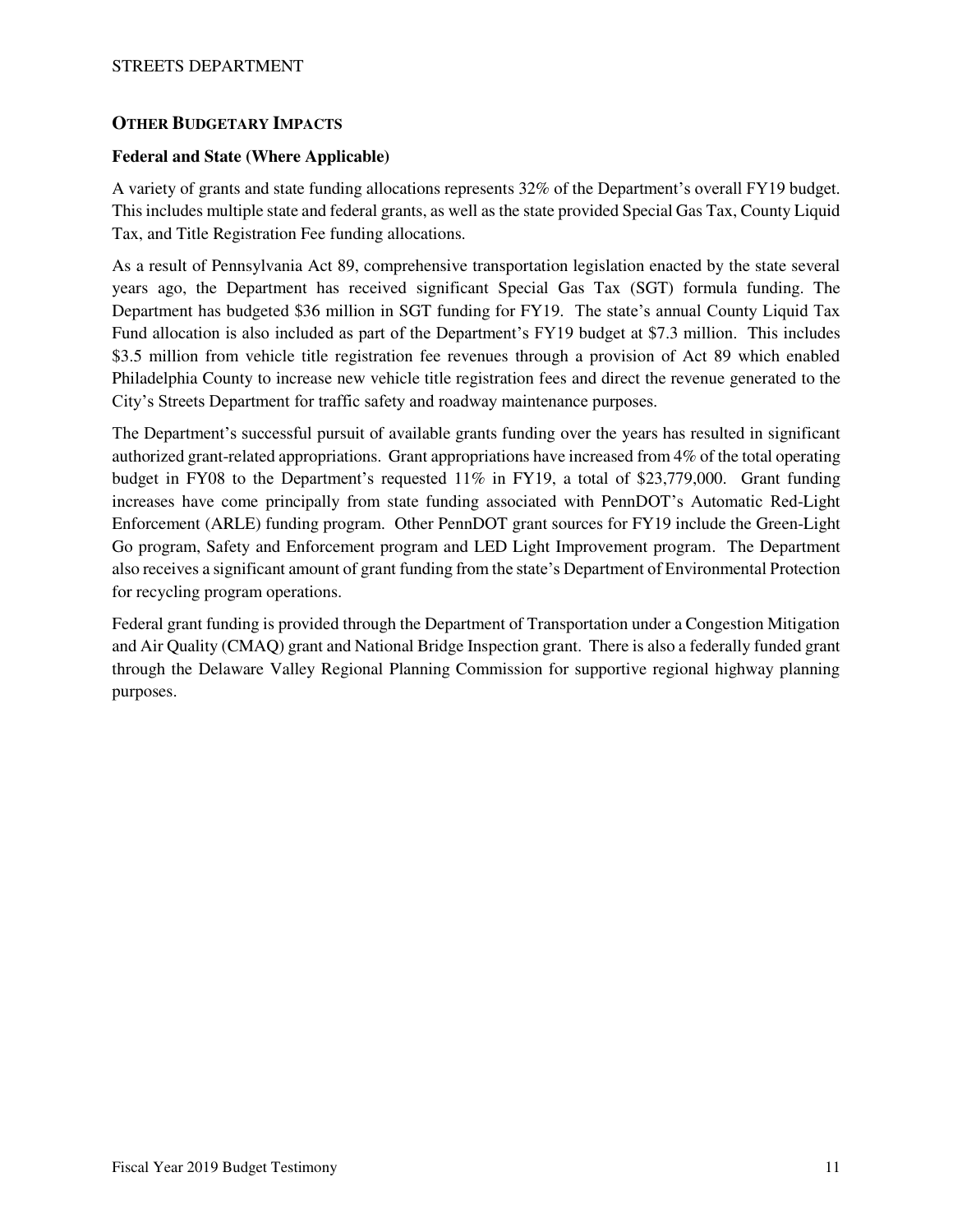# **CONTRACTING EXPERIENCE**

| M/W/DSBE Participation on Large Professional Services Contracts |                           |                                 |                          |                               |                         |                                                 |                                          |                                         |                                                |                                                                                                             |                                                      |  |
|-----------------------------------------------------------------|---------------------------|---------------------------------|--------------------------|-------------------------------|-------------------------|-------------------------------------------------|------------------------------------------|-----------------------------------------|------------------------------------------------|-------------------------------------------------------------------------------------------------------------|------------------------------------------------------|--|
| Top Five Largest Contracts, FY18                                |                           |                                 |                          |                               |                         |                                                 |                                          |                                         |                                                |                                                                                                             |                                                      |  |
| Vendor Name                                                     | Service<br>Provided       | Dollar<br>Amount of<br>Contract | <b>RFP</b> Issue<br>Date | Contract<br><b>Start Date</b> | Ranges in<br><b>RFP</b> | $%$ of<br>M/W/DSBE<br>Participation<br>Achieved | \$ Value of<br>M/W/DSBE<br>Participation | Total %<br>Participation -<br>All DSBEs | Total \$ Value<br>Participation<br>- All DSBEs | <b>Local Business</b><br>(principal place)<br>of business<br>located within<br>City limits)<br>[yes $/no$ ] | Waiver for<br>Living Wage<br>Compliance?<br>[yes/no] |  |
|                                                                 | Recycling                 |                                 |                          |                               | MBE: 15-17%             | 7%                                              | \$158,550                                |                                         |                                                |                                                                                                             |                                                      |  |
|                                                                 | Education                 |                                 |                          |                               | WBE: 10-12%             | 16%                                             | \$362,400                                |                                         |                                                |                                                                                                             |                                                      |  |
| Levlane                                                         | and<br>Advertising        | \$2,265,000                     | 3/7/2016                 | 7/1/2016                      | DSBE: 0%                | $0\%$                                           | \$0                                      | 23%                                     | \$520,950                                      | Yes                                                                                                         | No                                                   |  |
|                                                                 | On-Call                   |                                 |                          |                               | MBE: 15%                | 15%                                             | \$300,000                                |                                         |                                                |                                                                                                             |                                                      |  |
| Urban                                                           | Professional              |                                 |                          |                               | WBE: 10%                | 10%                                             | \$200,000                                |                                         |                                                |                                                                                                             |                                                      |  |
| Engineers                                                       | Engineering<br>Services   | \$2,000,000                     | 3/31/2015                | 9/21/2015                     | <b>DSBE: 0%</b>         | $0\%$                                           | \$0                                      | 25%                                     | \$500,000                                      | Yes                                                                                                         | N <sub>0</sub>                                       |  |
|                                                                 |                           |                                 |                          |                               | MBE: 10-15%             | 22%                                             | \$396,000                                |                                         |                                                |                                                                                                             |                                                      |  |
|                                                                 | Recycling                 |                                 |                          |                               | WBE: 5-10%              | $0\%$                                           | \$0                                      |                                         |                                                |                                                                                                             |                                                      |  |
| Recommunity                                                     | Processing                | \$1,800,000                     | 6/23/2014                | 10/1/2014                     | DSBE: 0%                | $0\%$                                           | \$0                                      | 22%                                     | \$396,000                                      | No                                                                                                          | N <sub>o</sub>                                       |  |
|                                                                 | On-call                   |                                 |                          |                               | MBE: 0%                 | 19%                                             | \$285,000                                |                                         |                                                |                                                                                                             |                                                      |  |
|                                                                 | Transport,                |                                 |                          |                               | <b>WBE: 0%</b>          | 4%                                              | \$60,000                                 |                                         |                                                |                                                                                                             |                                                      |  |
| Modjeski &                                                      | Engineering<br>$&$ Design |                                 |                          |                               |                         |                                                 |                                          |                                         |                                                |                                                                                                             |                                                      |  |
| Masters                                                         | Services                  | \$1,500,000                     | 7/15/2013                | 1/1/2015                      | DSBE: $0\%$             | $0\%$                                           | \$0                                      | 23%                                     | \$345,000                                      | Yes                                                                                                         | N <sub>o</sub>                                       |  |
|                                                                 | On-Call                   |                                 |                          |                               | MBE: 15-17%             | 5%                                              | \$50,000                                 |                                         |                                                |                                                                                                             |                                                      |  |
|                                                                 | Planning                  |                                 |                          |                               | WBE: 15-17%             | 31%                                             | \$310,000                                |                                         |                                                |                                                                                                             |                                                      |  |
| <b>WSP</b>                                                      | Services                  | \$1,000,000                     | 3/31/2015                | 1/1/2018                      | DSBE: $0\%$             | $0\%$                                           | \$0                                      | 36%                                     | \$360,000                                      | Yes                                                                                                         | N <sub>o</sub>                                       |  |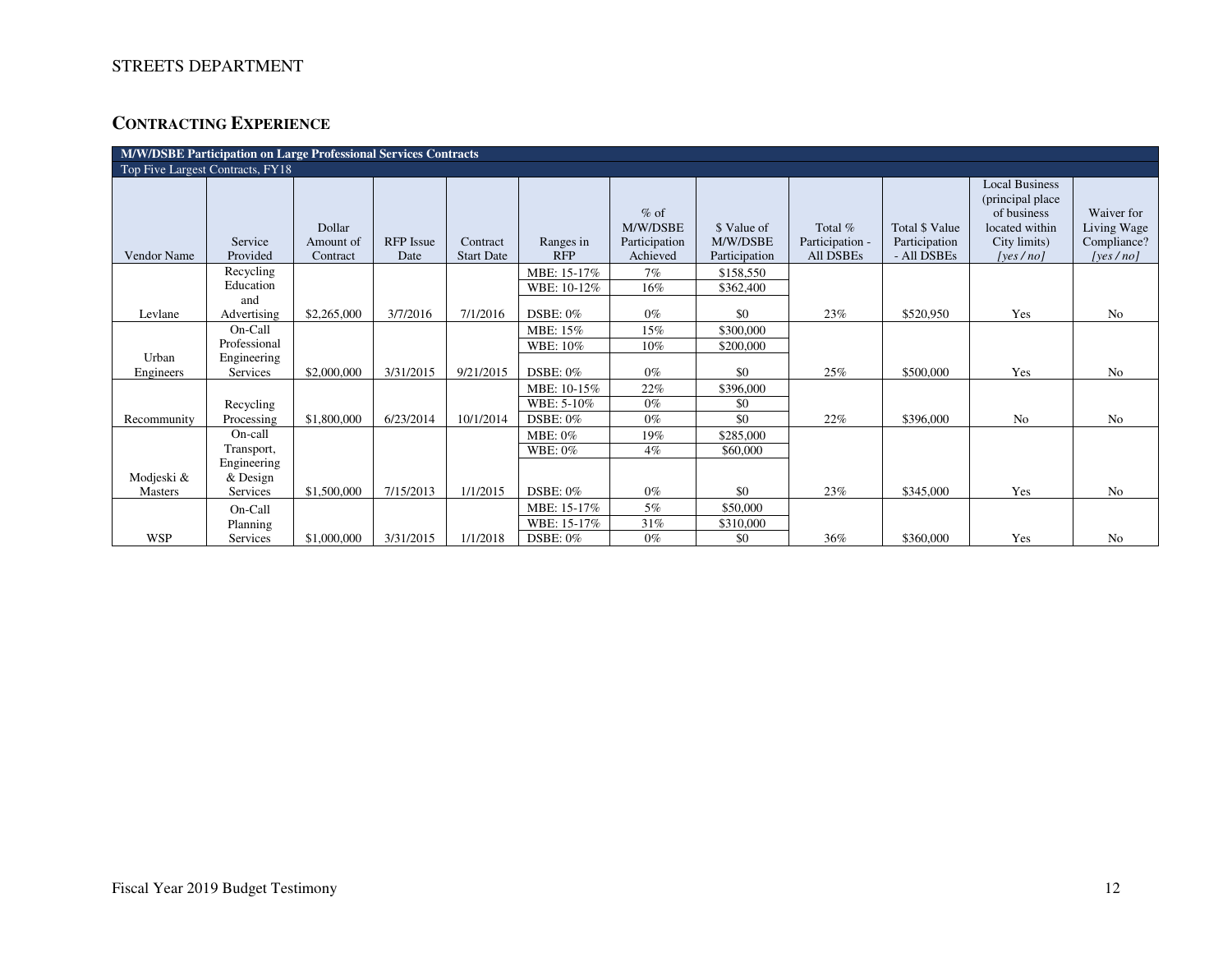# **EMPLOYEE DATA**

| <b>Staff Demographics (as of November 30, 2017)</b> |                        |                  |                        |                  |                  |  |  |  |
|-----------------------------------------------------|------------------------|------------------|------------------------|------------------|------------------|--|--|--|
|                                                     | <b>Full-Time Staff</b> |                  | <b>Executive Staff</b> |                  |                  |  |  |  |
|                                                     | Male                   | Female           |                        | Male             | Female           |  |  |  |
|                                                     | African-               | African-         |                        | African-         | African-         |  |  |  |
|                                                     | American               | American         |                        | American         | American         |  |  |  |
| Total                                               | 1,159                  | 210              | Total                  | 3                | 1                |  |  |  |
| % of Total                                          | 67%                    | 12%              | % of Total             | 25%              | 8%               |  |  |  |
| Average Salary                                      | \$39,670               | \$41,483         | Average Salary         | \$130,000        | \$85,000         |  |  |  |
| <b>Median Salary</b>                                | \$37,413               | \$36,453         | Median Salary          | \$120,000        | \$85,000         |  |  |  |
|                                                     | White                  | White            |                        | White            | White            |  |  |  |
| Total                                               | 224                    | 27               | <b>Total</b>           | $\overline{4}$   | $\overline{c}$   |  |  |  |
| % of Total                                          | 13%                    | 2%               | % of Total             | 33%              | 17%              |  |  |  |
| Average Salary                                      | \$52,453               | \$51,622         | Average Salary         | \$110,790        | \$102,442        |  |  |  |
| Median Salary                                       | \$47,013               | \$42,011         | Median Salary          | \$109,166        | \$102,442        |  |  |  |
|                                                     | Hispanic               | Hispanic         |                        | Hispanic         | Hispanic         |  |  |  |
| Total                                               | 41                     | 11               | Total                  | 1                | $\theta$         |  |  |  |
| % of Total                                          | 2%                     | $1\%$            | % of Total             | $8\%$            | $0\%$            |  |  |  |
| Average Salary                                      | \$43,096               | \$38,238         | Average Salary         | \$135,000        | N/A              |  |  |  |
| <b>Median Salary</b>                                | \$38,438               | \$38,839         | Median Salary          | \$135,000        | N/A              |  |  |  |
|                                                     | Asian                  | Asian            | Asian                  |                  | Asian            |  |  |  |
| Total                                               | 19                     | 7                | Total                  | 1                | $\boldsymbol{0}$ |  |  |  |
| % of Total                                          | $1\%$                  | $0\%$            | % of Total             | 8%               | $0\%$            |  |  |  |
| Average Salary                                      | \$53,357               | \$60,900         | Average Salary         | \$99,762         | N/A              |  |  |  |
| <b>Median Salary</b>                                | \$42,950               | \$62,491         | <b>Median Salary</b>   | \$99,762         | N/A              |  |  |  |
|                                                     | Other                  | Other            |                        | Other            | Other            |  |  |  |
| Total                                               | 17                     | 4                | Total                  | $\theta$         | $\theta$         |  |  |  |
| % of Total                                          | $1\%$                  | $0\%$            | % of Total             | $0\%$            | $0\%$            |  |  |  |
| Average Salary                                      | \$45,657               | \$49,694         | Average Salary         | N/A              | N/A              |  |  |  |
| <b>Median Salary</b>                                | \$42,950               | \$48,722         | Median Salary          | N/A              | N/A              |  |  |  |
|                                                     | <b>Bilingual</b>       | <b>Bilingual</b> |                        | <b>Bilingual</b> | <b>Bilingual</b> |  |  |  |
| Total                                               | 58                     | 15               | Total                  | 2                | $\boldsymbol{0}$ |  |  |  |
| % of Total                                          | 3%                     | $1\%$            | % of Total             | 17%              | $0\%$            |  |  |  |
| Average Salary                                      | \$51,879               | \$52,294         | Average Salary         | \$117,381        | N/A              |  |  |  |
| <b>Median Salary</b>                                | \$44,362               | \$42,272         | Median Salary          | \$117,381        | N/A              |  |  |  |
|                                                     | Male                   | Female           | Male                   |                  | Female           |  |  |  |
| Total                                               | 1,460                  | 259              | Total                  | 9                | 3                |  |  |  |
| % of Total                                          | $85\%$                 | 15%              | % of Total             | 75%              | 25%              |  |  |  |
| Average Salary                                      | \$41,975               | \$43,054         | Average Salary         | \$118,658        | \$96,628         |  |  |  |
| Median Salary                                       | \$38,038               | \$38,238         | Median Salary          | \$120,000        | \$92,884         |  |  |  |